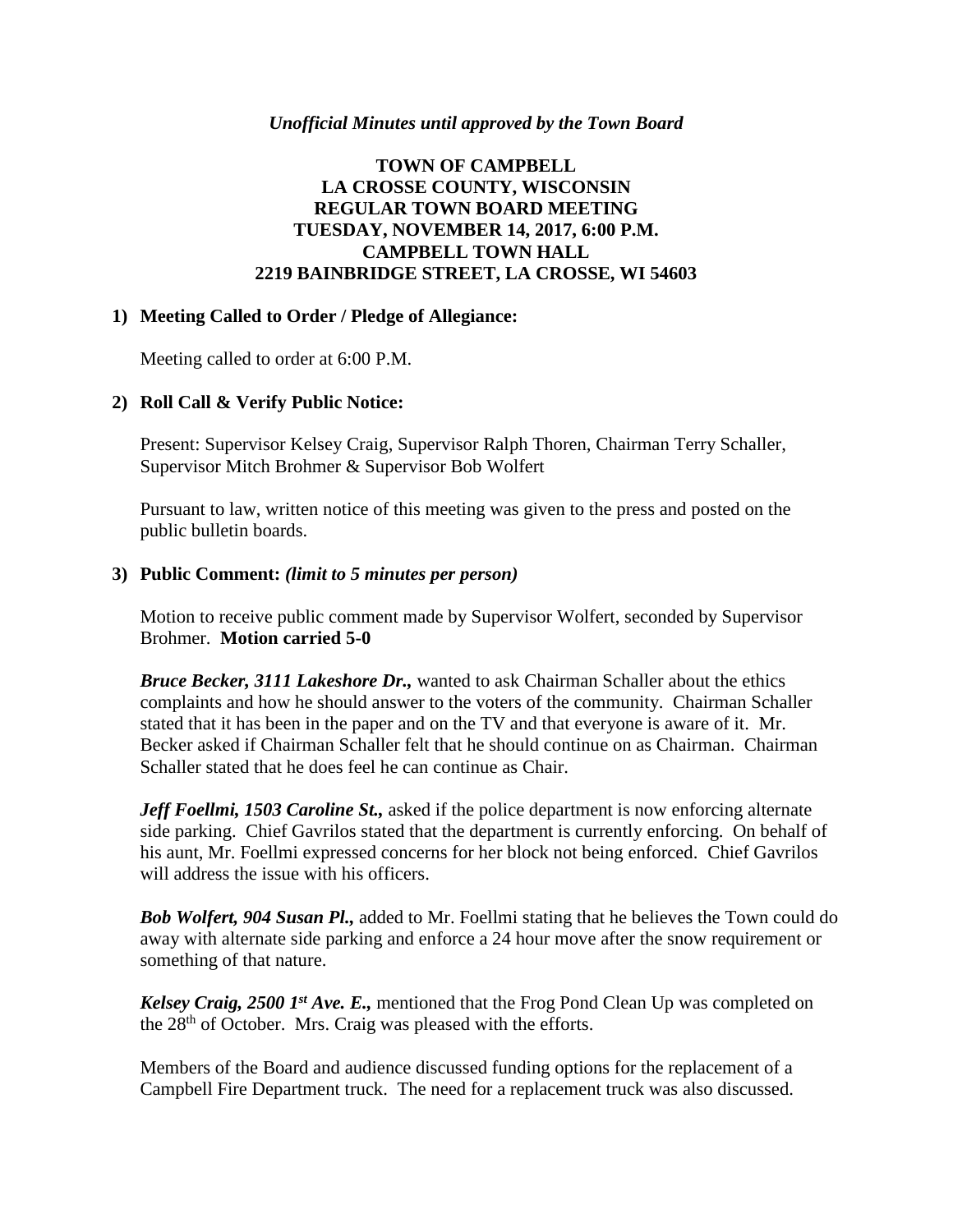Bruce Becker asked if a referendum would be presented to the citizens in April as discussed in previous meetings. Chairman Schaller stated that is the way the Board is moving. Clerk Hawkins mentioned that the Board would still have to approve the language and resolution for a referendum in April.

*Lee Weis, 100 Church Dr.,* stated that he is not opposed to a replacement of a new fire truck. Mr. Weis stated that he is however opposed to purchasing a new truck instead of getting a decent used one.

Motion to close public comment made by Supervisor Wolfert, seconded by Chairman Schaller. **Motion carried 5-0**

- **4) Consent Agenda: (All items listed are considered routine and will be enacted with one motion. There will be no separate discussion of these items unless a Board member so requests, in which case the item will be removed from the Consent Agenda and be considered on the Regular Agenda).**
	- **A) Approval of Minutes:** Regular Board Meeting 10/10/2017, Board of Review-Adjournment 10/11/17, Special Board Meeting 10/19/17, Special Board Meeting 10/26/17, Utility Special Board Meeting 10/26/17, Board of Review 10/26/17, Special Board Meeting 11/7/17, Special Board Meeting 11/9/17

## **B) Plan Commission Meeting Recommendations: No Meeting**

### **C) Payment of Bills:**

Motion to approve the Consent Agenda made by Supervisor Wolfert, seconded by Chairman Schaller. **Motion carried 5-0**

### **5) Business:**

**A)** Approval of the Intergovernmental Agreement for La Crosse County Hazardous Materials Program for 2018-2028. (Brohmer)

Motion to approve the Intergovernmental Agreement for La Crosse County Hazardous Materials Program for 2018-2028 made by Supervisor Wolfert, seconded by Supervisor Thoren. **Motion carried 5-0**

**B)** Disposal of town property. (Craig)

Motion the allow Supervisor Craig to dispose of town property by whatever means possible as presented by list made by Supervisor Wolfert, seconded by Supervisor Thoren. **Motion carried 5-0**